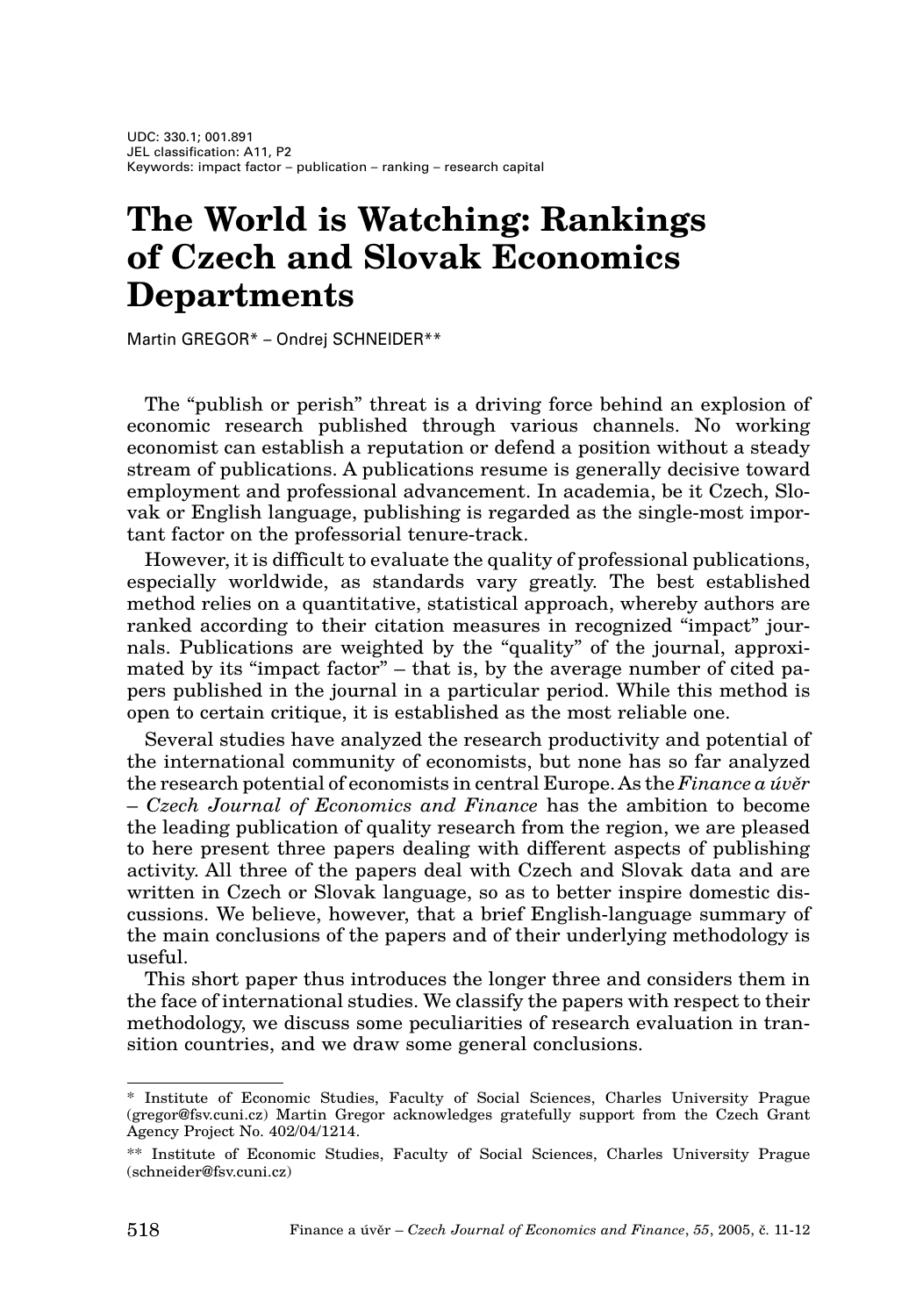#### **Methodology**

This issue of *Czech Journal of Economics and Finance* contains three evaluations of the research capital available at Czech and Slovak economics institutions. For the Czech part, *František Turnovec* constructs comprehensive rankings of research institutions in his "Institutional Research Capital and Individual Performance in the Czech Economic Sciences". He also constructs individual rankings of Czech economists according to their publication and citation records. *Martin Macháãek* and *Eva Kolcunová* analyze the publication habits of associated and full professors in "On the Importance of Publishing on the Economic Sciences Tenure-track in the Czech Republic". And *Pavel Ciaian*, *Ján Pokrivãák*, and *Miroslava Rajcaniová* investigate "The Quality of Economic Research in Slovakia."

The joint objective of the studies was to provide discriminating measures of research performance based on objective data and international methodology. The rankings demonstrate satisfactory variability and they allow for discrimination. All source data were collected from renowned bibliographic sources with weights used in an established way, namely by reflecting the impact factors or their minor modification. Other methodological aspects are more or less in line with recent international studies comparing economics departments on a national, European Union, and worldwide scale.

Even so, the methods applied deserve close examination. Since the scope of possible methods is vast, one may inquire about the impartiality of the methodologies. What if alternative methods lead to results wherein the positions of the institutions or of the authors changes? To challenge this legitimate presupposition, we make a short detour via different ranking methods. We consider twelve studies that evaluated economic research: worldwide (Coupe, 2003), (Hix, 2004); in the United States (Graves et al., 1982), (Conroy – Dusansky, 1995); in the EU (Kalaitzidakis et al., 2003), (Lubrano et al., 2003); in small European countries, such as Belgium (Bauwens, 1998), Spain (Dolado et al., 2003), and Portugal (Guimaraes, 2002); as well as in non-European countries with developing academic markets, such as Australia (Sinha – Mauri, 2002), New Zealand (King, 2002), and Brazil (Faria, 2000). We find that neither of the three studies presented here suffer from a home-institution bias. To demonstrate this, we examine the methodological issues in turn.

#### **How to Measure quality? Objective versus Subjective Methods**

Since most scientific output in economics is consumed by economists, the evaluation of product quality is generally based on a subjective peer assessment. However, the difference between direct and indirect assessment (in standard terms, subjective vs. objective) is striking. An indirect (objective) assessment is related to the actual use of the product; research publications, for example. Journal quality is largely decided by editors, who tend to strive for novelty and uniqueness, while, on the author side, articles are kept pertinent by use of relevant and contemporaneous sources. The quali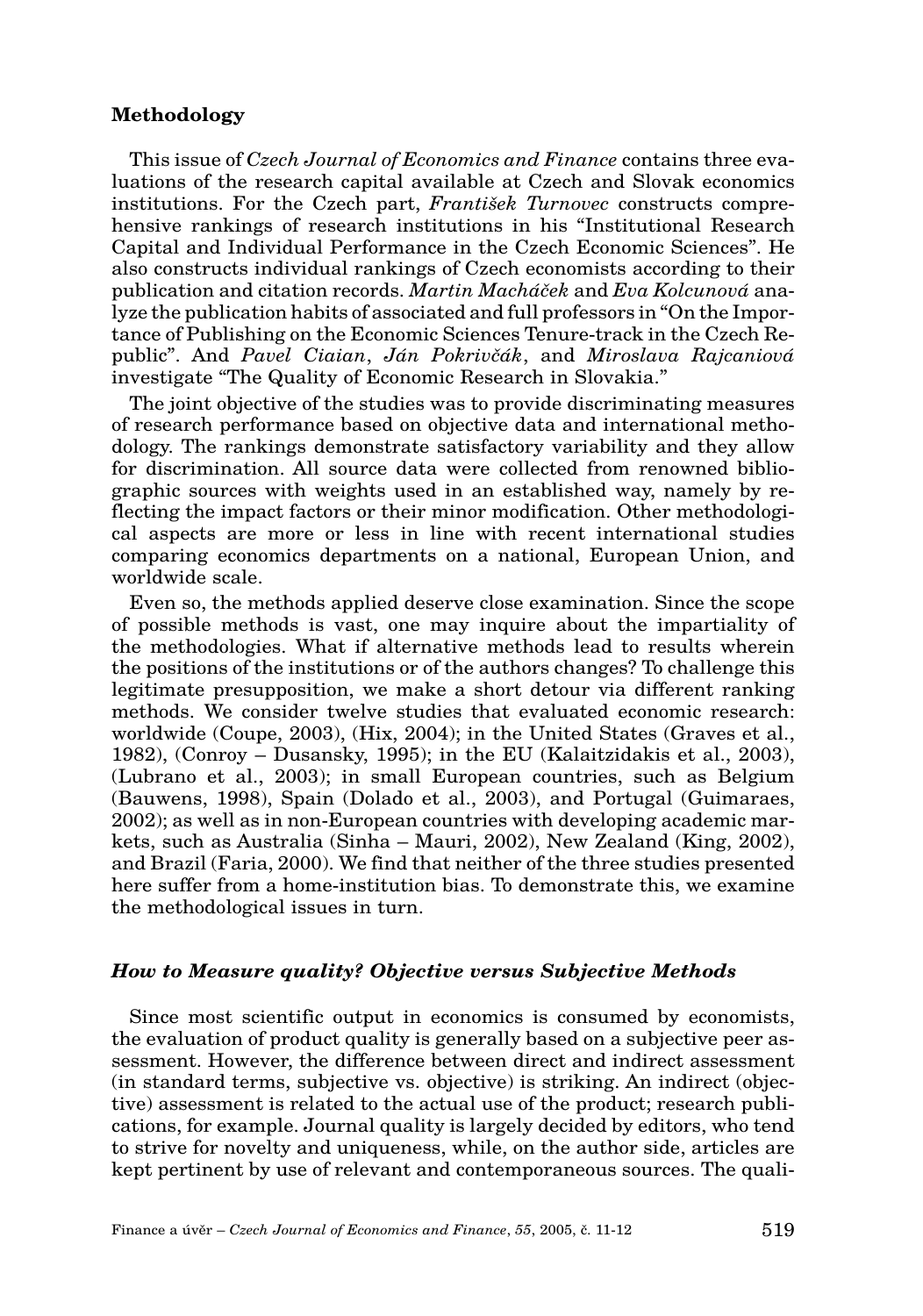ty of an author's research can be easily approximated by aggregating his/her publication history, weighted by the measure of journal quality.

In contrast, direct assessment relies on expert evaluation. These may be contaminated by ideological, political, or personal issues, or by a host of other irrelevant factors, especially in small, closed markets. Moreover, the most popular subjective method, the Delphi survey, is costly, not to speak about the impossibility of making instant updates to a ranking. Although expert evaluation was a feature of academic economics until the 1970s, it is now used only – if ever – for journal-quality assessment (Mason et al., 1997), (Axarloglou – Theoharakis, 2003). Moreover, high correlations between objective and subjective rankings have been observed by Dusansky and Vernon (1998), Thursby (2000), and Bräuninger and Haucap (2003).

#### **Who's Who?**

When assessing the quality of economic research, units of observation are sometimes difficult to define. In the United States, for example, business schools are not included in economic rankings. Often only Ph.D.-program institutions are considered. The level of aggregation is also difficult to capture, since economics departments in central Europe are typically small, and the main autonomous units (i.e., faculties) quite large. Furthermore, in developing academic markets, non-economic departments (e.g., statistics) often supply output relevant for economics. *Ciaian et al*. reflect this "interdisciplinarity" by also including other-than-economics publications in their assessment.

*Turnovec* opts for as broad a selection of institutions as possible, given his focus on author rankings. Thus, Czech National Bank employees, economists affiliated with non-academic institutions, and private schools have been incorporated. *Macháãek* and *Kolcunová*, conversely, look exclusively at the economic departments of Czech universities and, within that, at associated and full professors; that is, their focus is much narrower as they aim to illustrate the consistency of the promotion process at Czech schools of higher learning.

A most intriguing issue is how to control for authors who change institutional affiliations. There are two basic ways how to attribute past research results to institutions, regardless of migration. The first indicator measures the current stock of human capital (the stock approach) – each published work is considered the intellectual property of its author. The second indicator measures the flow of past results achieved at an institution (the flow approach) – published works, considered the intellectual property of the institution, remain "in house". In our sample of relevant international studies, there are four stock and eight flow studies. Of the flow studies, four are elite-based rankings (i.e., of eight to sixty-nine journals) and four are egalitarian rankings (i.e., of 156 to 800 journals). It has to be noted that while affiliations in elite-based rankings are not subject to significant errors (the Social Sciences Citation Index has always reported the authors' affiliations) affiliations in egalitarian rankings (i.e., EconLit) may be much distorted. Dusansky and Vernon (1998) realized that EconLit affiliations did not match actual affiliations in more than 50 percent of the cases in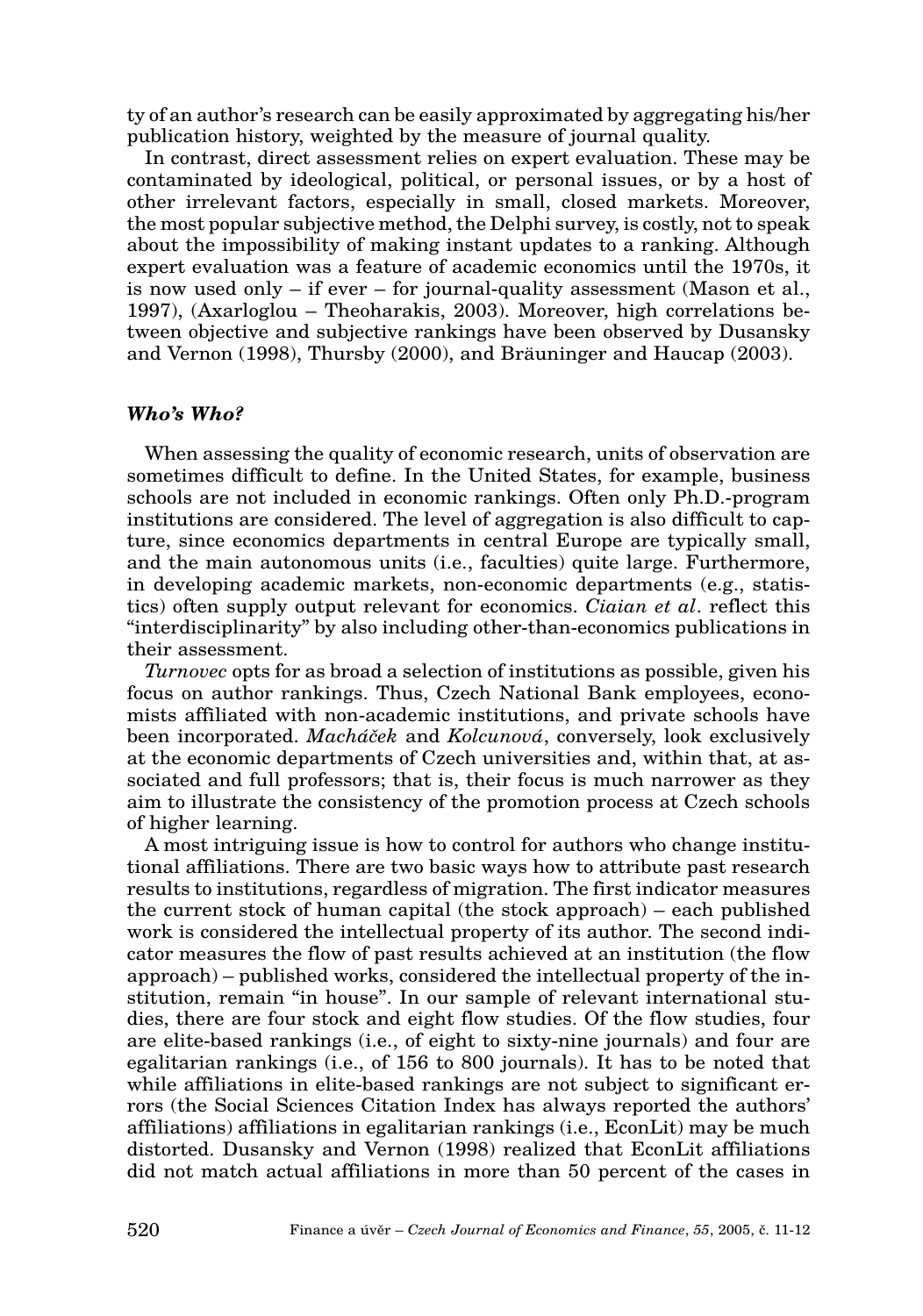their sample. This means that, for egalitarian rankings, the flow approach is risky. Also, with the stock approach, one may avoid errors of incomplete citation data in the Social Sciences Citation Index (SSCI) and promptly verify publication lists. Hence, the authors' preferences for the stock approach are well founded.

It is not, however, always easy to follow all the migration among economics departments. *Turnovec* requested a list of departmental members from each institution in his study, and thus his migration data may be slightly more reliable than *Ciaian et al*., who relied largely on Internetavailable information. Of course, some institutions did not provide the requested information, and Web sites are often less than exact; but, in Turnovec's case, the dropout rate he reported was minor.

Another issue is to fix membership in the face of multiple affiliations. In six of the twelve sample studies, multiple affiliations are allowed, and publications are divided proportionally. On the other hand, Lubrano et al. (2003) and Faria (2000) introduce associated, "fictive authors". An article written by author A, with affiliations X and Y, is then ascribed as an article both to the institution X (thereby written by the author A-X) and the institution Y (thereby the author A-Y). This multiple counting gives a special premium to institutions which cooperate, rewards authors of collaborative papers, and penalizes big institutions where there are no fictive authors because of in-house cooperation. In three studies in our sample, the respective authors do not explicitly provide their ground rules for dealing with multiple affiliations, but the division of output to reflect more authors indicates the proportional approach. King (2002) is an exception, wherein he distinguishes between full and part time, weighting publications of part- -time members by an arbitrary constant of 0.1.

*Turnovec* avoids the problem of multiple affiliations by setting an exclusive approach – an author is allocated to a single institution, based on a permanent (full-time) job contract. *Ciaian et al*. accredits publications to all respective author affiliations. If an author has three affiliations, each institution gets one-third of the publication's impact. Moreover, Ciaian et al. weights part-time members at the only private institution in their sample, AINova, by 0.5, and concedes that the weight was selectively applied for this institution, as all researchers at this private university are employed on a part-time basis. *Macháãek* and *Kolcunová* do not need to worry about this issue, as they focus exclusively on authors and do not analyze institutions.

#### **Journal Quality and Weighting of Research Output**

Another crucial factor in any research assessment is the selection of sources. In our sample, six studies consider a subset of top SSCI journals. Another six studies used EconLit or subsets of EconLit. None of the studies consider items in SSCI and EconLit simultaneously. Therefore, we should interpret *Ciaian et al.* and especially *Turnovec* as quantitative-oriented rankings.

Studies also differ with respect to the period of time they take into account when deciding on the research output. The median length is 9.12 years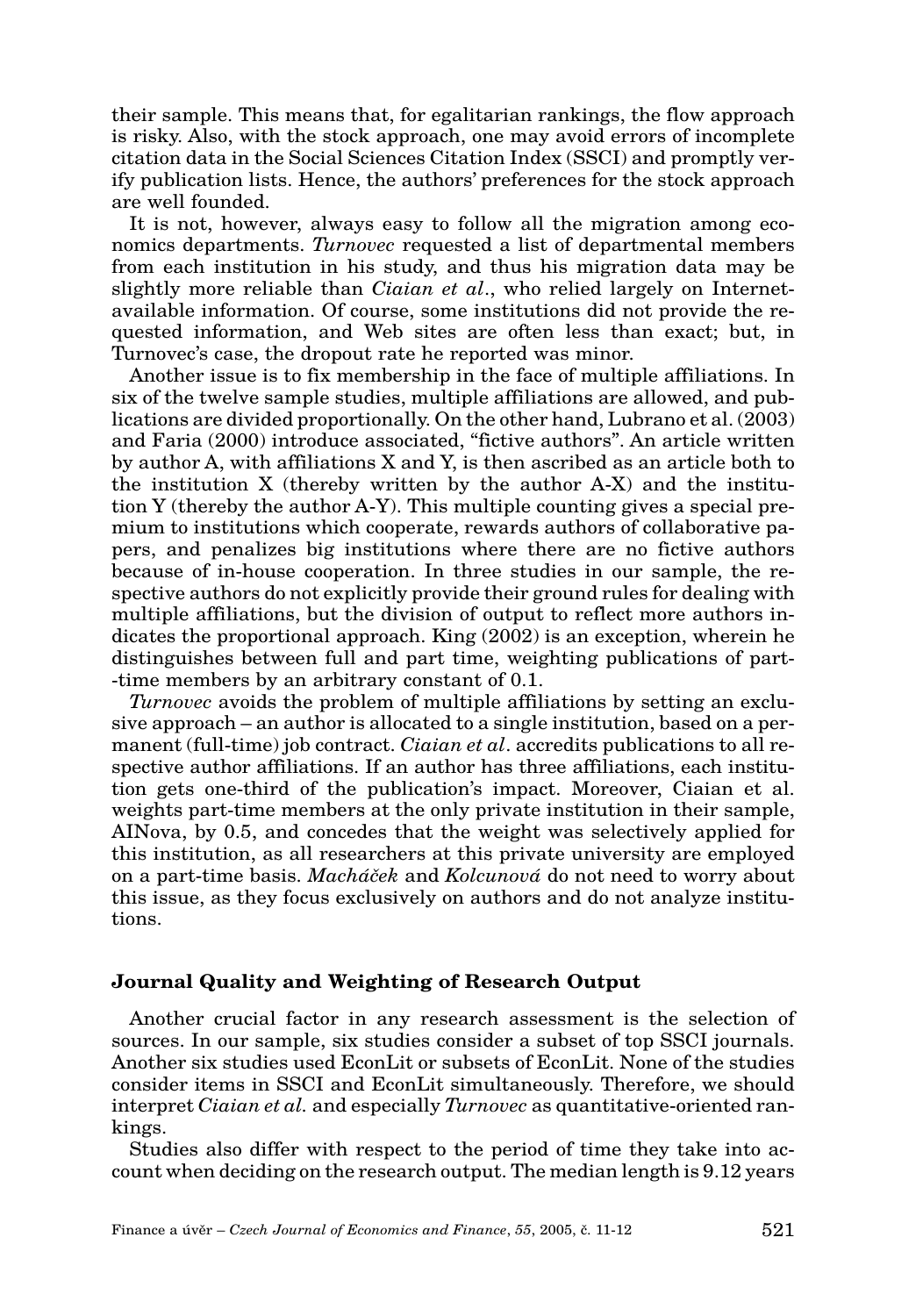in our sample. Typically, national rankings in developing countries require a longer period so as to include sufficient quantities; the three longest are Brazil (sixteen years), Portugal (fifteen years), and Australia (thirteen years). For the United States, we found only five-year rankings. From this perspective, the periods selected by *Turnovec* (ten years: 1994–2003) and *Ciaian et al*. (fifteen years: 1990–2004) are among the longer in the sample. *Macháãek* and *Kolcunová* are extremely generous, as they do not apply any temporal limit. We should, however, note that pan-European rankings, soon applicable here, sometimes consider only five-year periods (Kalaitzidakis et al., 2003).

We have identified at least sixteen ways to assess journal quality. Despite the wealth of methods, journal rankings can be broadly categorized on an elite vs. egalitarian scale. From this perspective, *Turnovec* uses an extremely egalitarian approach. An article in a major national publication (*Politická*  $ekonomic$ ,  $PE$ ) receives a  $1 + 0.235$  weight, while an article in a top international publication (*American Economic Review*, AER) receives a 1 + 1.938 weight, which is only 2.38 times more. A publication in a non- -impact title listed in EconLit receives 1, which is 2.94 times less than AER. (In elite rankings, journals beyond a limited group of top journals – twenty four is a typical size – typically have a zero weighting.) This is, of course, pronounced by working with a broad base of publications, as elaborated below.

Although *Ciaian et al.* work with the identical base of publications, they use a distinctly more elitist approach. Their method considers one article in the AER as equivalent to ten articles in PE, and to twenty-five articles in non-impact titles. Is this ranking elite also by international standards? In Nearly et al. (2003), who have had an important voice in ranking economics departments across Europe, this is not the case. A journal ranking with a 1:10 ratio between a major domestic outlet and AER is still looked on as an egalitarian ranking. We may thus conclude that *Turnovec* applies a highly egalitarian ranking, while *Ciaian et al*. work with a standard egalitarian ranking. In the latter case, the elite orientation is further mitigated by imposing weights to non-impacted sources.

*Macháãek* and *Kolcunová* avoid the weighting problems altogether as they adopt an extremely egalitarian approach, whereby they sort publications into three distinct categories: any publication from the SSCI database, research papers as defined by the Thomson Institute for Scientific Information (ISI) (i.e., papers, but not data, literature overviews, etc.), and research papers published outside the Czech and Slovak republics.

Some of the international studies use more sophisticated weighting methods. Seven of the twelve sample studies used impact-factor-adjusted impact factors (IF-adjusted IFs) or their minor modifications. IF-adjusted IFs are calculated as eigenvectors of matrices of citations from one journal to another – (Laband – Piette, 1994), new weights in (Kalaitzidakis et al., 2003). They satisfy the property that each citation is weighted by the respective IF-adjusted IF of the citing journal, not by 1 as for the ordinary impact factor. This method reflects that a citation in AER should be worth more than a citation in PE exactly by the difference in their IF-adjusted IFs. Note that these scores exhibit extremely elitist properties. Consider the "blueribbon journals" cited by Dusansky and Vernon (1998): by normalizing IF-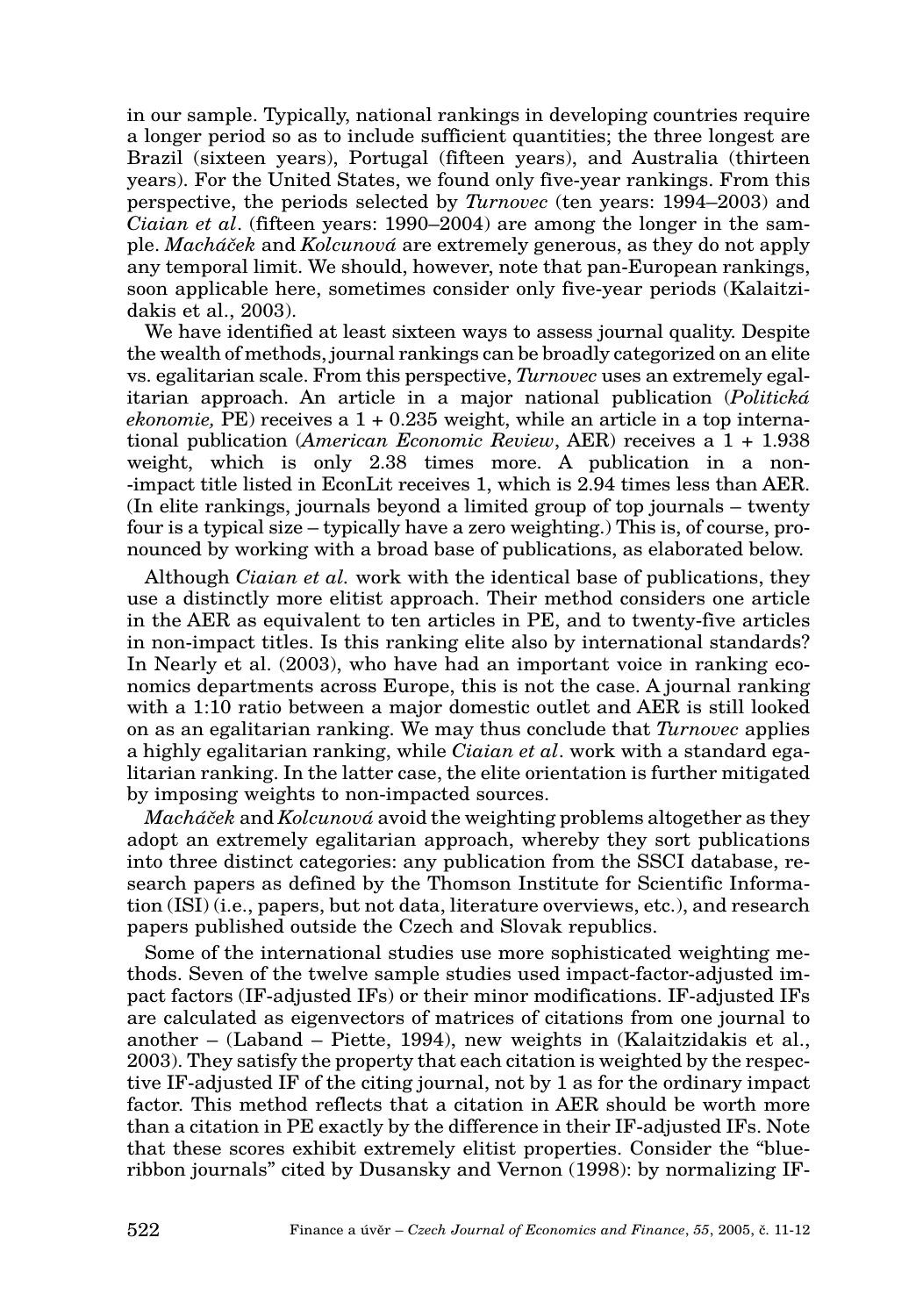-adjusted IF of AER to 100, we get 89 for *Econometrica*, 79 for the *Journal of Political Economy*, 65 for The *Quarterly Journal of Economics* (QJE), 51 for the *Journal of Economic Theory*, 47 for the *Review of Economic Studies*, 17 for the *International Economics Review*, and 14 for The *Review of Economics and Statistics*. In this system, one QJE article has the same relative value to an AER article as one PE article does to an AER article in Turnovec's counts. And one JET article has the same relation to an AER article as any non-impact title in EconLit to AER article in Turnovec's counts.

To level the field, one might use the ordering set by IF-adjusted IFs, but instead of using individual journals' IFs, journals may be clustered and assessed arbitrary weights. For example, Dolado et al. (2002) define seven groups, each of 170 SSCI journals, that receive weightings of 30, 20, 15, 8, 4, 1, and 0.5 (the ratio of PE to AER would then be 1:30).

All three papers in this issue follow mainstream methods by dividing output proportionally to authors. ((For alternative methods, see (Dolado et al., 2002), (Lubrano et al,. 2003)). Since the papers used a broad publication base, page normalization by AER-equivalent pages would be virtually impossible unless all sources were checked manually. *Ciaian et al.* perform a slightly more advanced method by correcting at least for nominal pages. On the other hand, in five studies out of the twelve in our sample there was no correction at all.

#### **Citations**

Citations, that is, the number of references to a paper, are an alternative tool in the assessment of research productivity. Indeed, without citations, we wouldn't be able to the long-term reputation of an institution. In (Dusansky – Vernon, 1998), for instance, the University of Chicago scored seventeenth, although in the same period it also occupied two first and one third place in the subjective rankings of the National Research Council and the *U.S. News and World Report*. To solve the issue, Kalaitzidakis et al. (2003) argue that a citation is an interesting property of an individual researcher, but the institutional level should be rather derived from "the level of society" where the institution belongs, namely by the quality of the papers its members publish. This is actually the norm in the literature, which is otherwise scarce in *ex post* citation counts (only *ex ante* citation scores are present in the form of impact factors). We find that citations were gathered in three of twelve studies – for the world, Spain, and Portugal.

We understand incorporation of citations as an additional way to enlarge the base to provide a quantitative ranking. There is a cost, however. *Turnovec* reports that his rankings are not sensitive to the elimination of citations (the "superstar" phenomenon); there is an institution which jumps from seventeenth position (out of twenty) to third because of the citations of a single researcher. A strict separation of publication and citation counts may be advisable. Citation counts may serve as a reliable indicator of individual reputation, but not of the level of research capital at institutions.

Note also that citations are troublesome since they largely depend on bibliographic sources. Besides SSCI, several alternatives emerged recently – Google Scholar, RePeC, and SSRN – yet these sources need to be further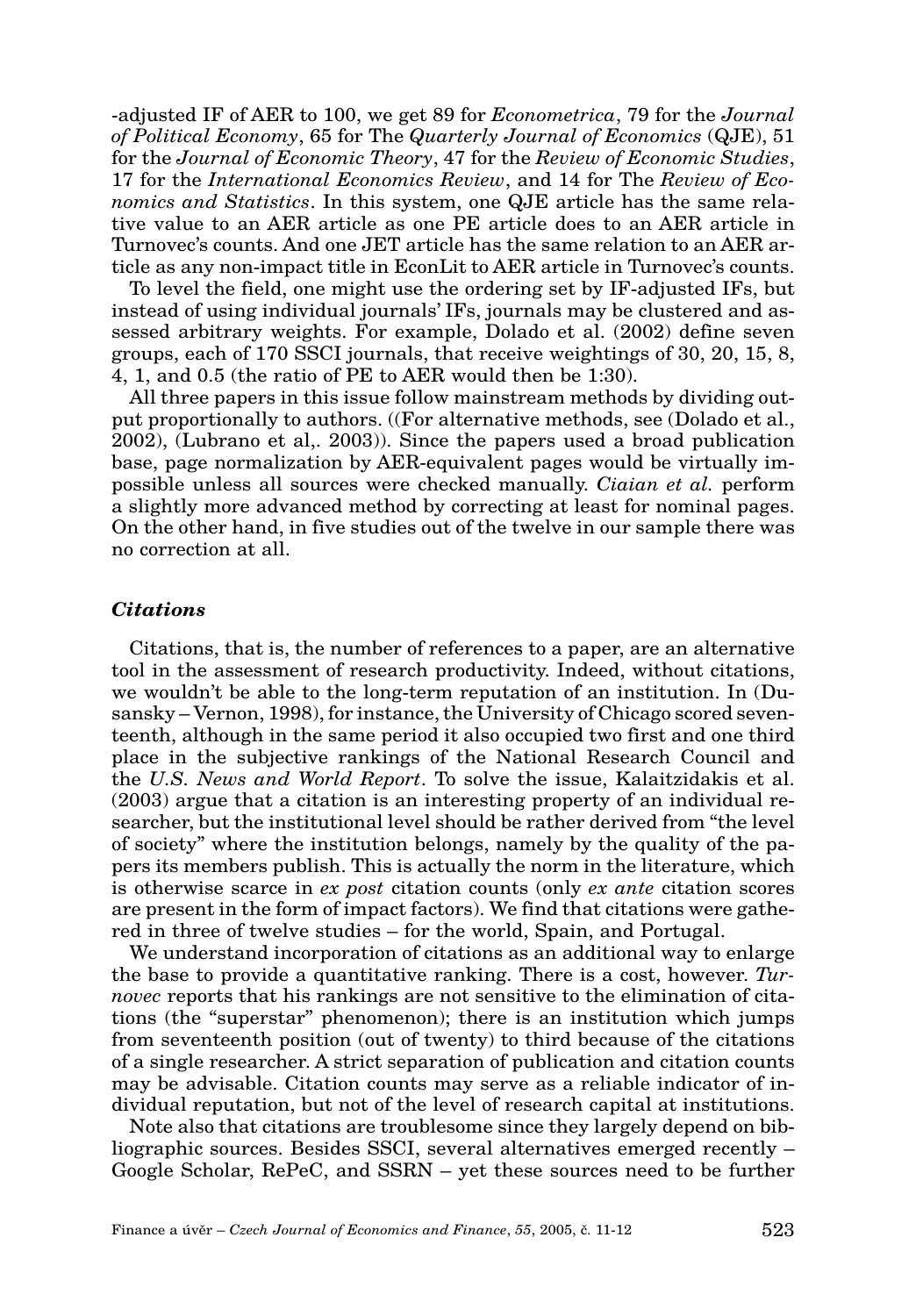| Rank | Institution      | <b>Number</b>       | <b>Total number</b> |         |                 | <b>Total score</b> | Share in                     |       |
|------|------------------|---------------------|---------------------|---------|-----------------|--------------------|------------------------------|-------|
|      |                  | of resear-<br>chers | Total               | Foreign | <b>Domestic</b> | <b>Absolute</b>    | Per<br>researcher output (%) | total |
|      | CERGE-EI         | 21                  | 480                 | 340     | 140             | 629,840            | 29.99                        | 8.26  |
| 2    | UK FSV IES       | 22                  | 493                 | 186     | 307             | 592,690            | 26.94                        | 7.42  |
| 3    | <b>UTIA</b>      | 10                  | 172                 | 117     | 55              | 233.725            | 23.37                        | 6.44  |
| 4    | Tomas Bata Univ. | 57                  | 612                 | 609     | 3               | 862,198            | 15.13                        | 4.17  |
| 5    | <b>CNB</b>       | 54                  | 663                 | 192     | 471             | 667,838            | 12.37                        | 3.41  |
|      | Total            | 1 205               | 3701                | 1670    | 2 0 3 1         | 4.374.914          | 3.63                         |       |

TABLE 1 Ranking of Public Universities with Respect to the Total Score (publications and citations), 1994–2003

assessed on an international scale. Therefore, SSCI citation, used by *Turnovec* and *Ciaian et al.,* is still the only respectable source of citation counts in economics.

#### **Summary of the Main Results**

The three papers in this issue bear a same conclusion: economic research in the Czech and Slovak republics is highly concentrated in a relatively small number of institutions. While the Czech Republic has shed its previous centralized, academy-based system, and most research now occurs at universities, Slovak research productivity remains rather centralized. Further, the analysis of the tenure procedure confirms that wide discrepancies in research quality persist among Czech universities.

*Turnovec* reports that four institutions – CERGE-EI (a joint workplace of the Center for Economic Research and Graduate Education of Charles University, Prague, and the Economics Institute of the Czech Academy of Sciences), Charles University's Institute of Economic Studies (IES), Institute of Information Theory and Automation of the Czech Academy of Sciences (UTIA), and the Czech National Bank – account for more than 50 percent of the total publication output in the Czech Republic. The same four institutions dominate the citation ranking, with an exception whereby a single economist with a wide, albeit rather long-standing, citation record changes the ranking (see the discussion of the Tomas Bata University phenomena below and the detailed discussion in Turnovec). *Table 1* summarizes the main institution-based results.

*Turnovec* also calculates the individual rankings of Czech economists, which tend to be dominated by two men (*Table 2*). First, Milan Zeleny towers above all Czech economists, as he is widely cited for his work in operational research that dates back to the 1960s. As Professor Zeleny is formally affiliated with the Tomas Bata University in Zlin, this institution appears high in the ranking. Second, the Czech president and champion of the "Czech way" of economic transition Vaclav Klaus is the second-most cited Czech economist, an unparalleled accomplishment for, since 1990, a career politician.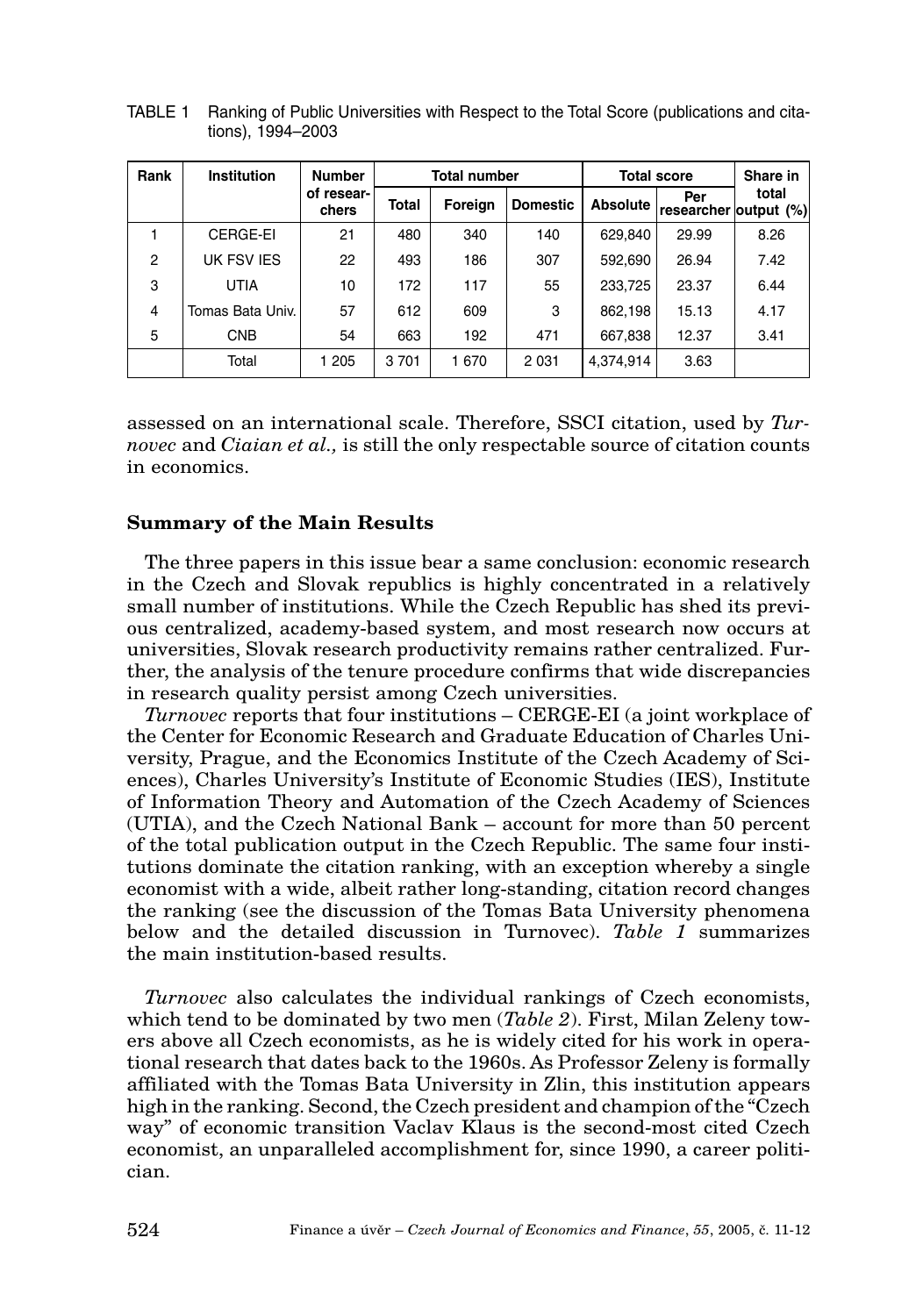| Rank           | Surname  | Name      | <b>Affiliation</b> | <b>Total records</b> |         | <b>Score</b>    |         |
|----------------|----------|-----------|--------------------|----------------------|---------|-----------------|---------|
|                |          |           |                    | <b>Total</b>         | Foreign | <b>Domestic</b> |         |
|                | Zeleny   | Milan     | <b>UTB FME</b>     | 607                  | 607     | $\Omega$        | 855,848 |
| 2              | Klaus    | Vaclav    | <b>NA</b>          | 193                  | 110     | 83              | 271,779 |
| 3              | Mares    | Milan     | <b>UTIA</b>        | 93                   | 72      | 21              | 129.548 |
| 4              | Mejstrík | Michal    | UK FSV IES         | 83                   | 62      | 21              | 116.619 |
| 5              | Ortmann  | Andreas   | CERGE-EI           | 83                   | 82      |                 | 108.308 |
| 6              | Hrncír   | Miroslav  | <b>CNB</b>         | 80                   | 54      | 26              | 100,211 |
| $\overline{7}$ | Micoch   | Lubomir   | UK FSV IES         | 76                   | 21      | 55              | 93.182  |
| 8              | Benacek  | Vladimir  | <b>NA</b>          | 70                   | 42      | 28              | 90.307  |
| 9              | Turnovec | Frantisek | UK FSV IES         | 62                   | 42      | 20              | 82.789  |
| 10             | Lizal    | Lubomir   | CERGE-EI           | 58                   | 45      | 13              | 80,238  |

TABLE 2 The "Top Ten" of Czech Economists (combined publication and citation scores)

TABLE 3 Ranking of Slovak Universities with Respect to the Publication Score, 1990–2003

| Rank | Institution | <b>Publications</b><br>total | <b>Publications per</b><br>researcher |
|------|-------------|------------------------------|---------------------------------------|
|      | AINova      | 35,08                        | 0.74                                  |
| 2    | UK FSEV     | 27.86                        | 0.94                                  |
| 3    | SAV         | 22.79                        | 1.04                                  |
|      | UK FMFI     | 12,55                        | 0.33                                  |

While *Ciaian et al*. use a different methodology, their conclusions are strikingly similar to Turnovec's. Like in the Czech Republic, but even more concentrated, economic research in Slovakia is dominated by a handful of institutions (four), the rest being almost completely absent in the rankings – see *Table 3*.

*Ciaian et al*. construct a "top ten" of Slovak economists as well. The ranking summarized in *Table 4* does not suffer from the irregularities observed in the Czech case. But it underlines the dominant position of a single institution, the Slovak Academy of Sciences, which, by affiliations, accounts for seven positions among the top ten.

*Macháãek* and *Kolcunová* complement this picture by analyzing the publication pattern of associate and full professors at all Czech economics departments. Their findings are arresting: from 1999 to mid-2005, professorships were granted regardless that 63 percent of associate and 50 percent of full professorial candidates did not have a single publication in the SSCI database! Almost 70 percent of full professors at the Technical University of Ostrava, for example, received the distinguished title of "professor of economics" without publishing a single paper, and 90 percent had no international publication to their credit. There are, again, discrepancies among the universities, where the most lax awarded 85 percent of associate professorships in the sample period without a single publication. At the same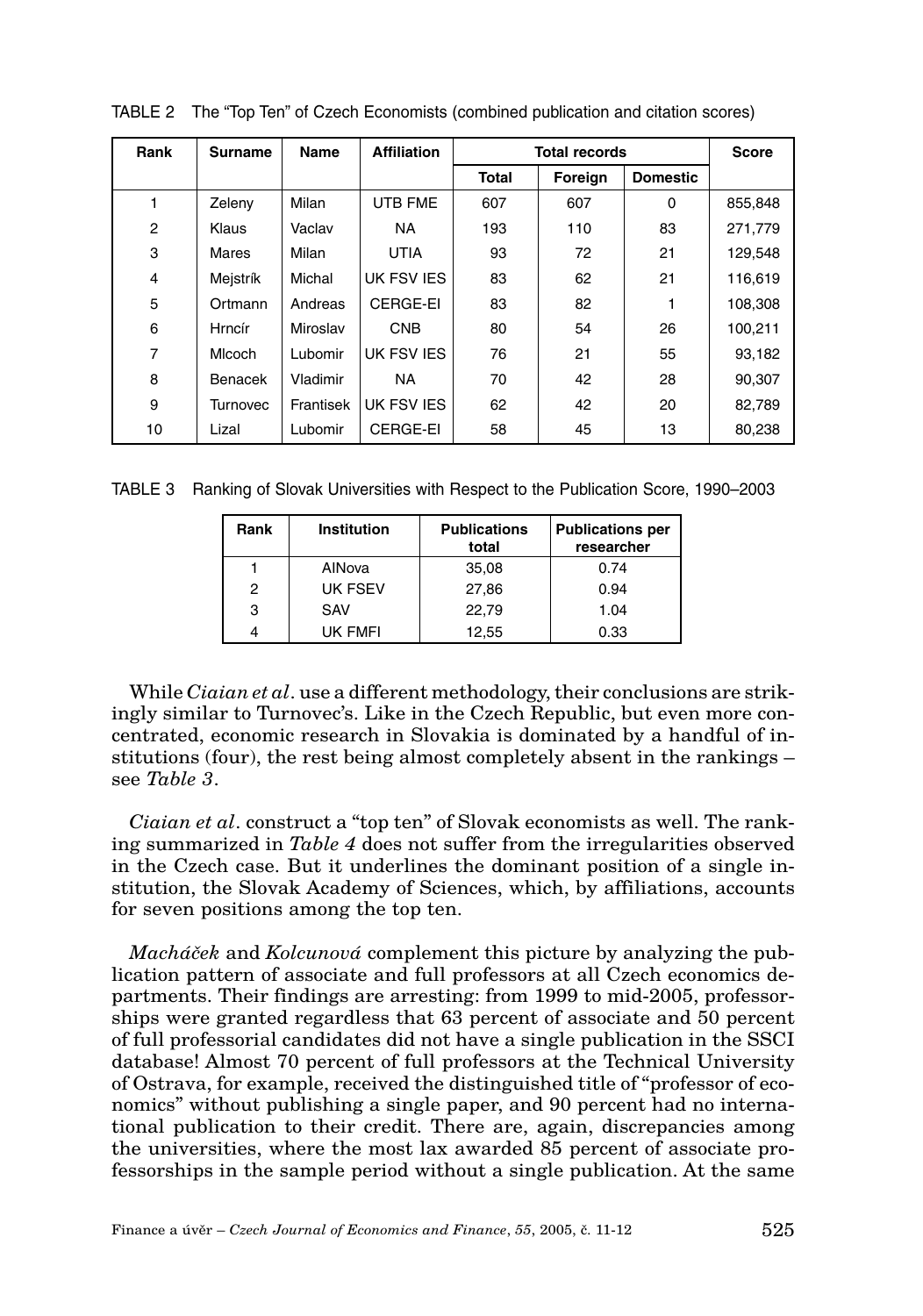| Rank           | Name               | <b>Institution</b> | <b>Number of publications</b> |
|----------------|--------------------|--------------------|-------------------------------|
|                | Balaz Vladimír     | SAV                | 19,4082                       |
| 2              | Fidrmuc Jarko      | UK                 | 10,7759                       |
| 3              | Lubyová Martina    | SAV                | 7,6437                        |
| $\overline{4}$ | Okali Ivan         | SAV                | 6,7436                        |
| 5              | Outrata Richard    | SAV                | 6,3943                        |
| 6              | Brzica Daneš       | SAV                | 6,2942                        |
| 7              | Gabrielova Herta   | SAV                | 5,8145                        |
| 8              | Zajac Jaroslav     | STU                | 5,7507                        |
| 9              | Sujan Ivan         | SAV                | 5,6027                        |
| 10             | <b>Balaz Peter</b> | EU                 | 5,5508                        |

TABLE 4 The "Top Ten" of Slovak Economists (publication score only)

university, Technical University of Ostrava, 70 percent of full professors did not have a single SSCI-cited publication. The only institution where all professorships went to economists with at least one paper in the SSCI database was Charles University.

#### **Conclusion**

Any ranking of such heterogeneous "production" as economic research is bound to be problematic and subject to many qualifications. Nevertheless, even an imperfect ranking provides insights into the assessment of economic research. We believe that the three papers published in this issue of the *Czech Journal of Economics and Finance* constitute an initial attempt at introducing an objective measurement of the research output of Czech and Slovak economists.

As these studies are first attempts, they use a lengthy assessment period; as such, they measure the medium-term impact more than recent productivity or potential. All three of the studies also use a large publication base and egalitarian journal rankings. Therefore, they can be classified as quantitative-oriented egalitarian rankings. Where the rankings show considerable differences among economics departments, we may interpret such as the differences mainly in the quantity of production.

Using a long assessment period and an extremely wide publication basis is appropriate when assessing developing academic markets, form where, for example, not a single economist is from in Coupé's (2003) worldwide ranking of 1000 top economists. This extensive approach taken herein yields reliable indicators of quantitative research productivity at Czech and Slovak economics departments. Note, however, that alternative methods will become more relevant when the market here begins to contribute to the international production on a greater scale. Then there will be need for more elite-oriented rankings, based on shorter periods, and with less quantitative criteria.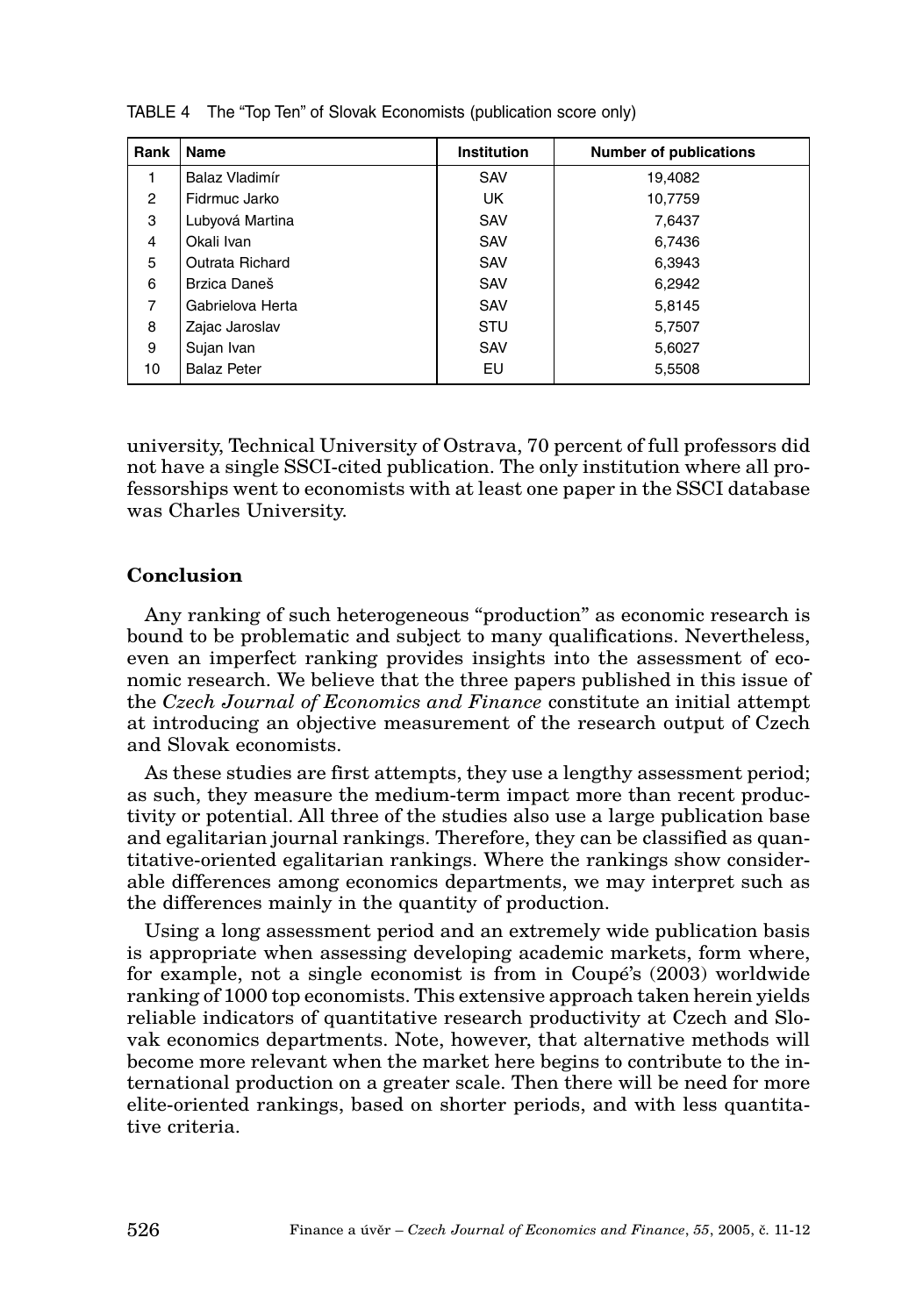#### **REFERENCES**

BAUWENS, L. (1998): A *New Method to Rank University Research and Researchers in Economics in Belgium.* – mimeo, CORE

BRÄUNINGER, M. – HAUCAP, J. (2003): Reputation and Relevance of Economics Journals. *Kyklos*, vol. 56, 2003, no. 2, pp. 175–198.

CIAIAN, P. – POKRIVâÁK, J. – RAJCANIOVÁ, M. (2005): Stav ekonomickej vedy na Slovensku. *Finance a úvûr* – *Czech Journal of Economics and Finance*, roã. 55, 2005, ã. 11–12, ss. 547–63.

GRAVES, P. E. – MARCHAND, J. E. – THOMPSON, R. (1982): Economics Departmental Rankings: Research Incentives, Constraints, and Efficiency. *American Economic Review*, vol. 72, 1982, no. 5, pp. 1131–41.

CONROY, M. E. – DUSANSKY, R. (1995): The Productivity of Economics Departments in the U.S.: Publications in the Core Journals. *Journal of Economic Literature*, vol. 33, 1995, no. 4, pp. 1966–71.

COUPÉ, T. (2003): Revealed Performances: Worldwide Rankings of Economists and Economics Departments, 1990–2000. *Journal of the European Economic Association*, vol. 1, 2003, no. 6, pp. 1309–45.

DOLADO, J. J. – GARCIA-ROMERO, A. – ZAMARRO, G. (2003): Publishing performance in economics: Spanish rankings (1990–1999). *Spanish Economic Review*, vol. 5, no. 2, pp. 85–100.

DUSANSKY, R. – VERNON, C. J. (1998): Rankings of U.S. Economic Departments. *Journal of Economic Perspectives*, vol. 12, 1988, no. 1, pp. 157–170.

FARIA, J. R. (2000): The Research Output of Academic Economists in Brazil. *UTS Working Paper,* 2000, no. 100 (University of Technology, Sydney).

GUIMARAES, P. (2002): The State of Portuguese Research in Economics: An Analysis Based on Publications in International Journals. *Portuguese Economic Journal*, 2002, no. 1, pp. 3–25.

HIX, S. (2004): A Global Ranking of Political Science Departments. *Political Studies*, 2004, no. 2, pp. 293–313.

KALAITZIDAKIS, P. – MAMUNEAS, T. P. – STENOS, T. (2003): Rankings of Academic Journals and Institutions in Economics. *Journal of the European Economic Association*, vol. 1, 2003, no. 6, pp. 1346–66.

KING, I. (2002): Quality versus Quantity: Ranking Research Records of Economics Departments in New Zealand. *New Zealand Economic Papers*, vol. 36, 2002, no. 1, pp. 97–112.

LUBRANO, M. – BAUWENS, L. – KIRMAN, A. – PROTOPOPESCU, C. (2003): Ranking Economics Departments in Europe: A Statistical Approach. *Journal of the European Economic Association*, vol. 1, 2003, no. 6, pp. 1367–1401.

 $MACHAČEK, M. - KOLCLNOVÁ, E. (2005), Jak se v Česku žile kandidátům na docentv a pro$ fesory? – Anal˘za publikaãních aktivit v ekonomick˘ch disciplínách. *Finance a úvûr* – *Czech Journal of Economics and Finance*, roã. 55, 2005, ã. 11–12, ss. 564–78.

NEARY, J. P. – MIRRLEES, J. A. – TIROLE, J. (2003): Evaluating Economics Research in Europe: An Introduction. *Journal of the European Economic Association*, vol. 1, 2003, no. 6, pp. 1239–49.

SINHA, D. – MACRI, J. (2002): Rankings of Australian Economics Departments, 1988–2000. The *Economic Record*, vol. 78, 2002, no. 241, pp. 136–146.

TURNOVEC, F. (2005): Institucionální vědecký kapitál a individuální výkonnost v české ekonomické vûdû. *Finance a úvûr* – *Czech Journal of Economics and Finance*, roã. 55, 2005, ã. 11–12, ss. 531–46.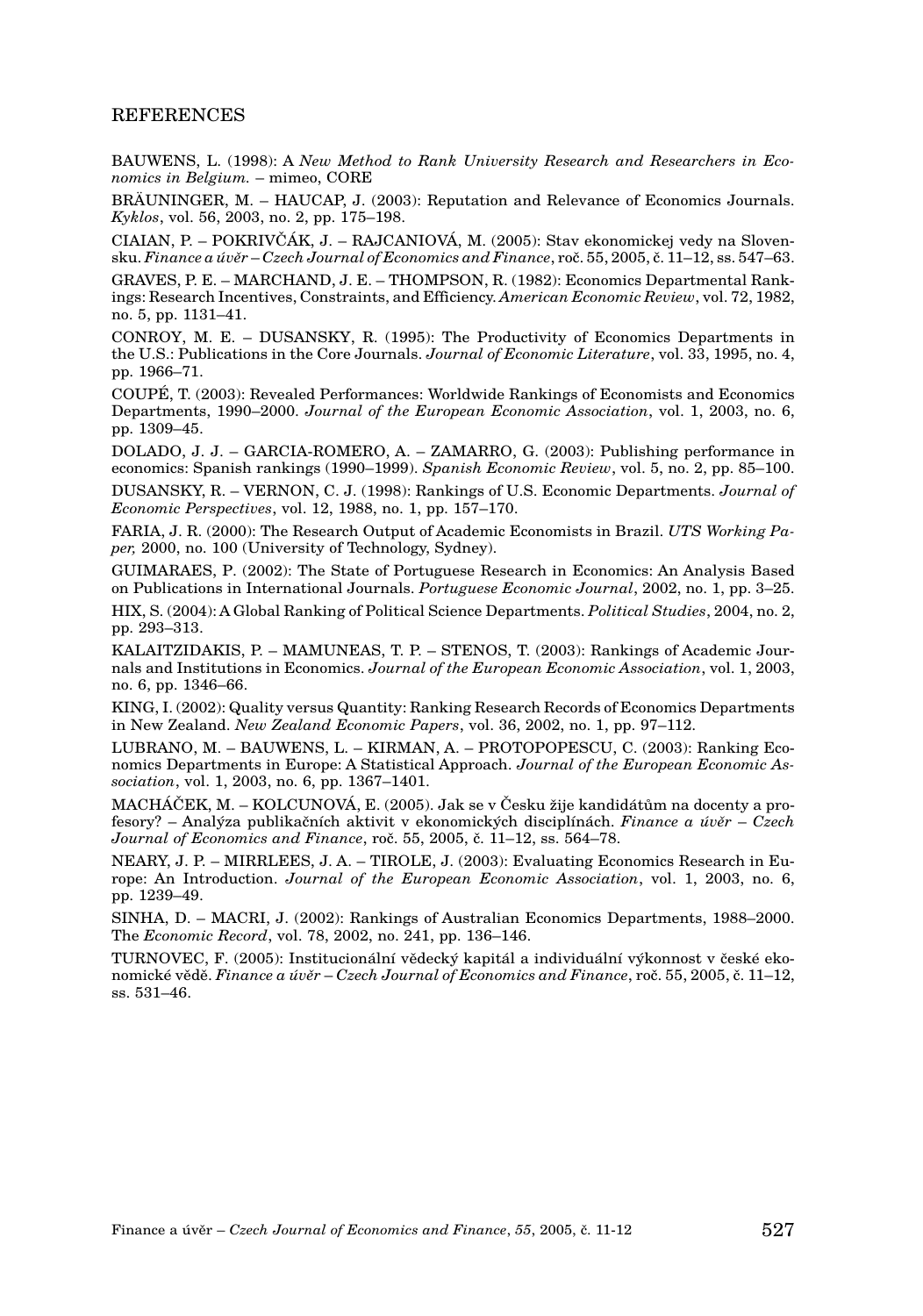|  |  |  |  | APPENDIX: Summary of main papers dealing with publication activity |
|--|--|--|--|--------------------------------------------------------------------|
|--|--|--|--|--------------------------------------------------------------------|

| Author(s)                                           | Turnovec (2005)                                                 | Ciaian et al.<br>(2005)                                                                                             | Graves et al.<br>(1982)                 | Conroy,<br>Dusansky (1995)                               | Lubrano et al.<br>(2003)                                                                         | Kalaitzidakis<br>et al. (2003)                             | Coupé (2003)                                                                                                |
|-----------------------------------------------------|-----------------------------------------------------------------|---------------------------------------------------------------------------------------------------------------------|-----------------------------------------|----------------------------------------------------------|--------------------------------------------------------------------------------------------------|------------------------------------------------------------|-------------------------------------------------------------------------------------------------------------|
| Area                                                | Czech Republic                                                  | Slovakia                                                                                                            | <b>USA</b>                              | <b>USA</b>                                               | EU-15                                                                                            | world/EU-15                                                | world                                                                                                       |
| <b>Departments</b>                                  | 20                                                              | 24                                                                                                                  | 240, incl.<br>non-PhD                   | 70 (50 from<br>Graves et al.<br>$1982 + 20$<br>selected) | 166 (only with<br>10 or more<br>members)                                                         | 200/120 (incl.<br>business<br>schools)                     | 200 (up to<br>10800)                                                                                        |
| <b>Individuals</b>                                  | 331                                                             | top 10                                                                                                              | $\overline{a}$                          |                                                          |                                                                                                  | $\overline{a}$                                             | top 200                                                                                                     |
| Stock/flow                                          | stock                                                           | stock                                                                                                               | flow                                    | stock                                                    | flow                                                                                             | flow                                                       | flow                                                                                                        |
| <b>Member list</b>                                  | requested + web                                                 | web                                                                                                                 | Guide to Higher<br>Education<br>+ other | requested (only<br>tenured.<br>track-tenured)            | EconLit;<br>personal<br>score > 7.07                                                             | SSCI                                                       | EconLit                                                                                                     |
| Objective<br>journal<br>weights<br>(citations)      | $SSCI: 1 +$<br>IF2003<br>EconLit: 1                             | SSCI Econ: 0.5<br>x IF SSCI non-<br>-Econ: 0.2 x IF<br>EconLit: 0.3 x<br>min IF (always<br>average IF<br>2000-2004) | equality                                | AdjlF                                                    | 2nd step in<br>Delphi iteration<br>(of 505 in<br>EconLit) includes<br>IF1996 x<br>citations 1996 | AdjIF1999;<br>5 iterations,<br>no journal<br>autocitations | Average IF1994<br>-2000/ AdjIF/<br>IF1996 x<br>citations/ AdjIF<br>1999/ Scott,<br>Mitias 1996/<br>equality |
| • citation<br>period                                | citations 2003<br>to articles<br>2001-2002                      | citations<br>2000-2004 to<br>articles<br>1998-2003                                                                  | $\overline{a}$                          | citations 1990<br>to articles<br>1985-1989               | citations 1996<br>to articles<br>1994-1995                                                       | citations 1998<br>to articles<br>1994-1998                 | by method<br>above                                                                                          |
| • corrected by                                      | article                                                         | article                                                                                                             | $\overline{a}$                          | AER page                                                 | $\overline{a}$                                                                                   | article/page/<br>AER page                                  | by method<br>above                                                                                          |
| <b>Subjective</b><br>journal weights<br>(expertise) |                                                                 |                                                                                                                     | $\overline{a}$                          |                                                          | 1st and 3rd step<br>in Delphi<br>iteration                                                       | $\overline{\phantom{0}}$                                   |                                                                                                             |
| Publication<br>size                                 | >1000                                                           | >1000                                                                                                               | 24                                      | Blue Ribbon/<br>24/34                                    | 69                                                                                               | 30                                                         | 800                                                                                                         |
| · selection                                         | SSCI or<br>EconLit                                              | SSCI or<br>EconLit                                                                                                  | reputation                              | by AdjIF: SSCI                                           | Delphi; EconLit                                                                                  | Top30 in AdjIF<br>1999; SSCI                               | EconLit                                                                                                     |
| • publication<br>period                             | 10 (1994-2003)                                                  | 15 (1990-2004)                                                                                                      | 5 (1974-1978)                           | 5 (1987-1991)                                            | 10 (1991-2000)                                                                                   | 5 (1995-1999)                                              | 32 (1969-2000)                                                                                              |
| • corrected by                                      |                                                                 | page                                                                                                                | AER page                                | AER page                                                 |                                                                                                  | AER page                                                   | article/page                                                                                                |
| • coauthorship<br>$x(1/n^x)$                        | $\mathbf{1}$                                                    | $\mathbf{1}$                                                                                                        | $\mathbf{1}$                            | 1                                                        | $\frac{1}{2}$                                                                                    | $\mathbf{1}$                                               | 1                                                                                                           |
| · affiliation v<br>(1/m <sup>y</sup> )              | only first<br>affiliation                                       | 1; 50% for part<br>timers                                                                                           | $\mathbf{1}$                            | $\mathbf{1}$                                             | 0                                                                                                | $\mathbf{1}$                                               | $\mathbf{1}$                                                                                                |
| <b>Citations</b>                                    | 1994-2000<br>citations to all<br>publications                   |                                                                                                                     | $\overline{a}$                          |                                                          |                                                                                                  |                                                            | 1969-2000<br>citations to<br>1969-2000 publ.                                                                |
| <b>Total dept</b><br>ranking                        | yes                                                             | yes                                                                                                                 | yes                                     | yes                                                      | yes                                                                                              | yes                                                        | yes                                                                                                         |
| Per capita<br>dept ranking                          | yes                                                             | yes                                                                                                                 | yes                                     | yes                                                      |                                                                                                  | $\overline{a}$                                             | yes                                                                                                         |
| Average ranking                                     |                                                                 |                                                                                                                     | $\overline{a}$                          | yes                                                      | $\overline{a}$                                                                                   | $\overline{a}$                                             | yes                                                                                                         |
| Individual<br>ranking                               | 3 rankings                                                      | 2 rankings                                                                                                          | $\overline{a}$                          | $\overline{\phantom{0}}$                                 |                                                                                                  | $\overline{\phantom{0}}$                                   | 14 rankings                                                                                                 |
| Other features                                      | publication and<br>citation jointly<br>as well as<br>separately | ranking without<br>local journals;<br>international<br>comparison                                                   | research<br>constraints<br>considered   | $\overline{a}$                                           | stochastic<br>dominance<br>statistics                                                            | $\overline{\phantom{0}}$                                   | 14 institutional<br>rankings;<br>home-bias,<br>evolution:<br>3 citation counts                              |

*Notes:* 

| <i><b>NOLES.</b></i> |                                                                                                                                |
|----------------------|--------------------------------------------------------------------------------------------------------------------------------|
| —-                   | No or irrelevant                                                                                                               |
| SSCI                 | Social Sciences Citation Index of ISI-Thomson                                                                                  |
| IF <sub>x</sub>      | Journal of Citation Reports impact factor of year x                                                                            |
| AdjlF                | Impact-factor-adjusted impact factors by Laband and Piette (1994)                                                              |
| Adj1999              | AdjlF recalculated by Kalaitzidakis et al. (2003)                                                                              |
|                      | indicated alternative/parallel methods                                                                                         |
| N.A.                 | information not available                                                                                                      |
| UK RAE               | Research Assesment Exercise of the United Kingdom                                                                              |
| Blue ribbon          | AER, QJE, Econometrica (EMT), JPE, JET, RES, IER (International Economic Review), RSTA (Review of Economics<br>and Statistics) |
| autocitation         | Citation from the same journal, regardless of identity of the author                                                           |
| EconLit and/or SSCI  | "or" – an item is counted if it appears in either of databases; "and" – the item is counted only if it appears in both         |
|                      | databases                                                                                                                      |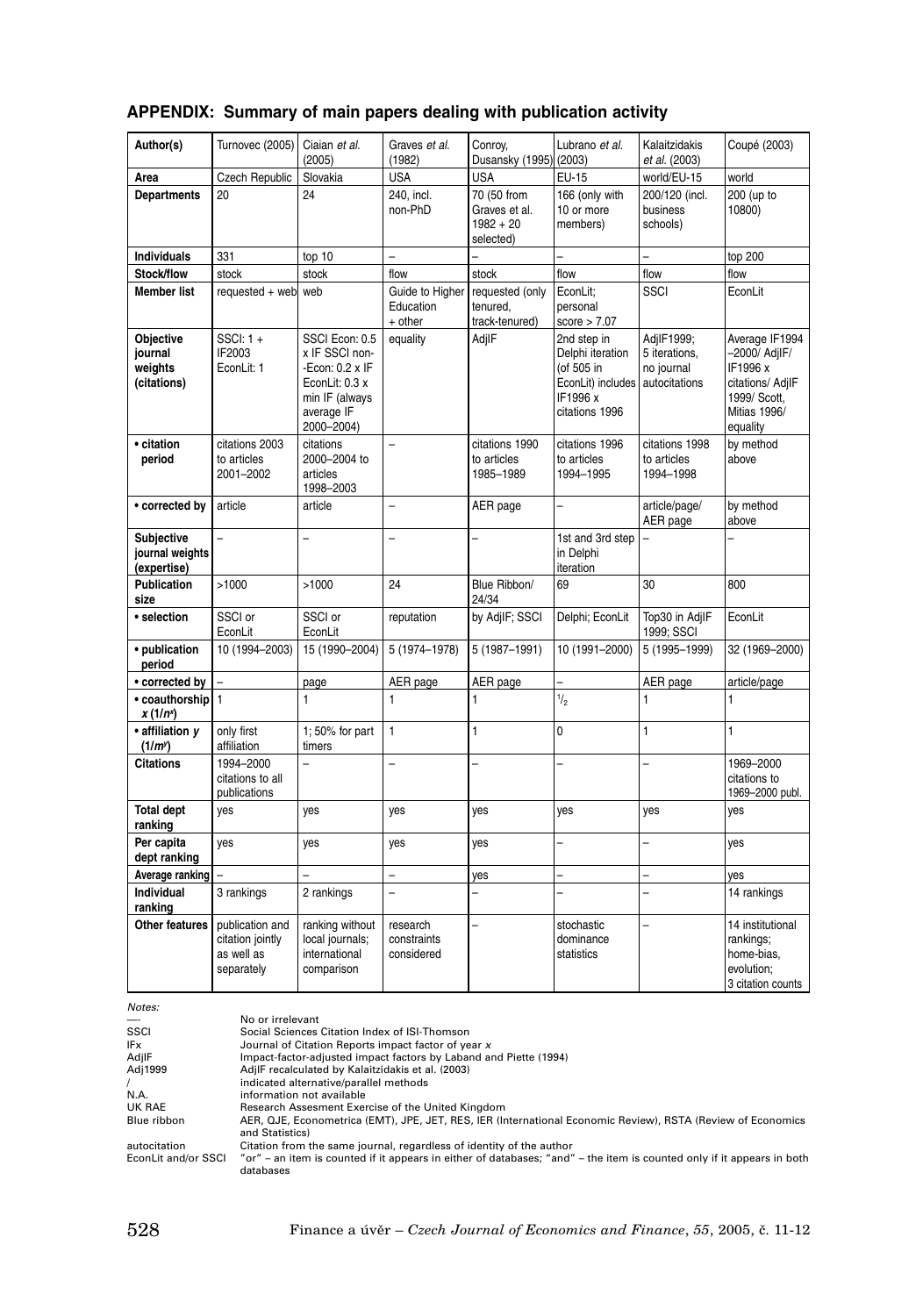| Author(s)                                           | Bauwens (1999)                                         | Guimaraes<br>(2002)                                                                       | Dolado et al.<br>(2002)                                                 | Sinha, Macri<br>(2002)                             | Faria (2000)                                                              | King (2002)                                | Hix (2004)                                        |
|-----------------------------------------------------|--------------------------------------------------------|-------------------------------------------------------------------------------------------|-------------------------------------------------------------------------|----------------------------------------------------|---------------------------------------------------------------------------|--------------------------------------------|---------------------------------------------------|
| Area                                                | Belgium                                                | Portugal                                                                                  | Spain                                                                   | Australia                                          | <b>Brasil</b>                                                             | New Zealand                                | world<br>(PolScience)                             |
| <b>Departments</b>                                  | 17                                                     | 9                                                                                         | 30                                                                      | 27 (only with<br>8 or more<br>members)             | 20 (ANPEC<br>selection)                                                   | 7                                          | 200                                               |
| <b>Individuals</b>                                  | top 30                                                 | 96                                                                                        | 40                                                                      |                                                    | 24                                                                        |                                            |                                                   |
| Stock/flow                                          | flow                                                   | flow                                                                                      | flow                                                                    | stock                                              | stock                                                                     | stock                                      | flow                                              |
| <b>Member list</b>                                  | EconLit                                                | EconLit                                                                                   | EconLit                                                                 | web (min.<br>lecturer)                             | EconLit                                                                   | web, EconLit,<br>incl. part-timers         | UK RAE + web                                      |
| Objective<br>journal<br>weights<br>(citations)      | IF1996 x cita-<br>tions; cardinali-<br>zed to 5 groups | equality                                                                                  | cardinalized<br>AdjlF/ IF1996<br>x citations/Top<br>10 of AdjIF         | AdjlF; when<br>absent, min<br>AdjlF                | equality                                                                  | AdjlF; when<br>absent 0.001/<br>0.01/0.1/1 | IF score (IF<br>corrected by<br>non-linearity)    |
| • citation<br>period                                | citations 1996<br>to articles<br>1994-5                | $\overline{a}$                                                                            | by method<br>above                                                      | citations 1990<br>to articles<br>1985-1989         | $\overline{a}$                                                            | citations 1990<br>to articles<br>1985-1989 | citations to<br>articles<br>1993-2002             |
| • corrected by                                      | $\overline{a}$                                         | $\overline{a}$                                                                            | by method<br>above                                                      | AER page                                           |                                                                           | AER page                                   | $\overline{a}$                                    |
| <b>Subjective</b><br>journal weights<br>(expertise) | $\overline{a}$                                         | $\overline{a}$                                                                            | $\overline{a}$                                                          | Mason et al.<br>1997                               |                                                                           |                                            |                                                   |
| <b>Publication</b><br>size                          | 600                                                    | 156/205                                                                                   | 236                                                                     | 391                                                | Blue Ribbon/120                                                           | 5/8/9/505                                  | 63                                                |
| · selection                                         | EconLit; not<br>domestic                               | EconLit and<br>SSCI-Econ/<br>SCCI-all                                                     | EconLit                                                                 | EconLit (AdjIF)                                    | arbitrary (Econ-<br>Lit or national)                                      | EconLit                                    | SSCI or<br>national/field<br>journals             |
| • publication<br>period                             | 8 (1992-1999)                                          | 15 (1986-2000)                                                                            | 10 (1990-1999);<br>discount $d =$<br>0.95                               | 13 (1988-2000)                                     | 16 (1984-1999)                                                            | 5 (1995-1999)                              | 5 (1998-2002)<br>/10 (1990-1999)  /10 (1993-2002) |
| • corrected by                                      |                                                        | $\overline{a}$                                                                            | AER page<br>or estimate                                                 | AER page                                           | $\overline{a}$                                                            | AER page                                   |                                                   |
| • coauthorship 1<br>$x(1/n^x)$                      |                                                        | $\mathbf{1}$                                                                              | 1;5/9                                                                   | $\mathbf{1}$                                       | $\mathbf{1}$                                                              | 1 (et al.: $n = 4$ )                       | $\mathbf{1}$                                      |
| · affiliation v<br>(1/m)                            | $\mathbf{1}$                                           | $\mathbf{1}$                                                                              | $\mathbf{1}$                                                            | N. A.                                              | $\mathbf 0$                                                               | 10% for<br>part-timers                     | $\mathbf{1}$                                      |
| <b>Citations</b>                                    | $\overline{a}$                                         | 1986-1999<br>citations to all<br>publications                                             | 1990-1999<br>citations to<br>1990-9/all<br>publications                 |                                                    |                                                                           | $\overline{a}$                             |                                                   |
| <b>Total dept</b><br>ranking                        | yes                                                    | yes                                                                                       | yes                                                                     | yes                                                | yes                                                                       | yes                                        | yes                                               |
| Per capita<br>dept ranking                          | $\overline{a}$                                         | yes                                                                                       | $\overline{a}$                                                          | yes                                                | yes                                                                       | yes                                        | yes                                               |
| Average ranking                                     | $\overline{a}$                                         | $\overline{a}$                                                                            | proposed                                                                |                                                    |                                                                           | yes                                        | yes                                               |
| Individual<br>ranking                               | yes                                                    | yes                                                                                       | yes                                                                     |                                                    | yes                                                                       |                                            |                                                   |
| Other features                                      | rankings for<br>more periods                           | evolution; pub-<br>lication drop-out;<br>co-authorship<br>with US-depts;<br>online update | extended<br>ranking (more<br>sources); top-<br>-production<br>indicator | subjective<br>ranking; ranking<br>for more periods | sequential<br>ranking: blue-<br>-ribbon, 120,<br>panamerican,<br>national | 32 rankings<br>overall                     | unweighted<br>ranking                             |